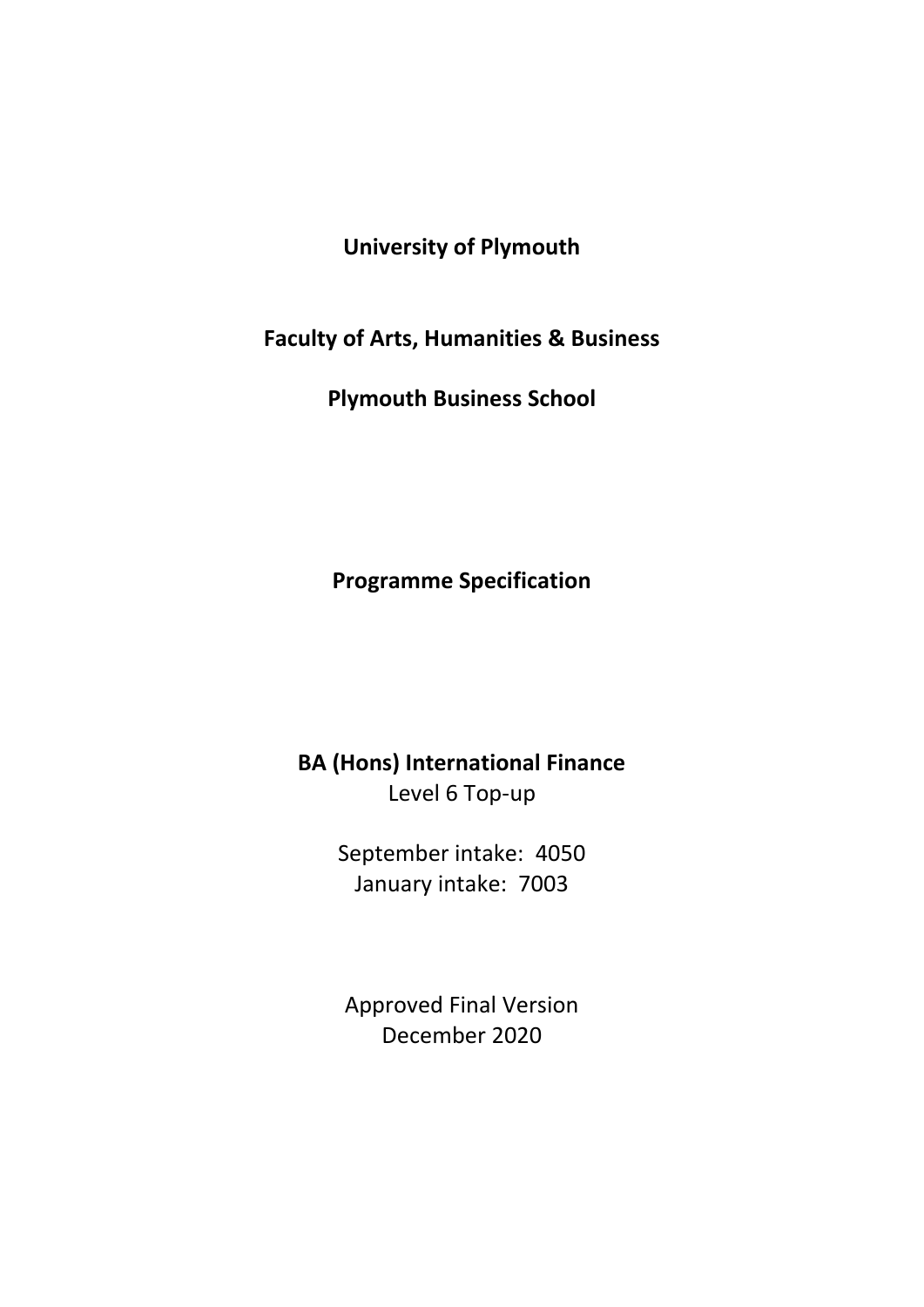**1. Final award title:** BA (Hons) International Finance

**Intermediate award titles:** Not applicable

**UCAS code:** N304 **HECOS code:** 100107

**2. Awarding institution:** University of Plymouth **Teaching institution:** University of Plymouth

# **3. Accrediting body**

Not applicable.

# **4. Distinctive features of the programme and the student experience**

- Potential to start the programme in September or January.
- An international focus and outlook, as a recognition and response to the increasingly international character of financial markets.
- A focus on real world finance through the use of financial systems like Bloomberg, as well as Institute of Chartered Financial Analyst material, giving a strong preparation for a financial career and gaining a job after graduation
- Designed for international students. An English language and communication module is integral, this helps your English ability and aims to push your IELT score to 7.0. There is also a wide range of support and help for international students, including workshops and guidance at the start of the programme which explain the best way to study in the UK.
- **5. Relevant QAA Subject Benchmark Group** Finance (2019) [https://www.qaa.ac.uk/docs/qaa/subject-benchmark-statements/subject-benchmark](https://www.qaa.ac.uk/docs/qaa/subject-benchmark-statements/subject-benchmark-statement-finance.pdf?sfvrsn=f8f3c881_7)[statement-finance.pdf?sfvrsn=f8f3c881\\_7](https://www.qaa.ac.uk/docs/qaa/subject-benchmark-statements/subject-benchmark-statement-finance.pdf?sfvrsn=f8f3c881_7)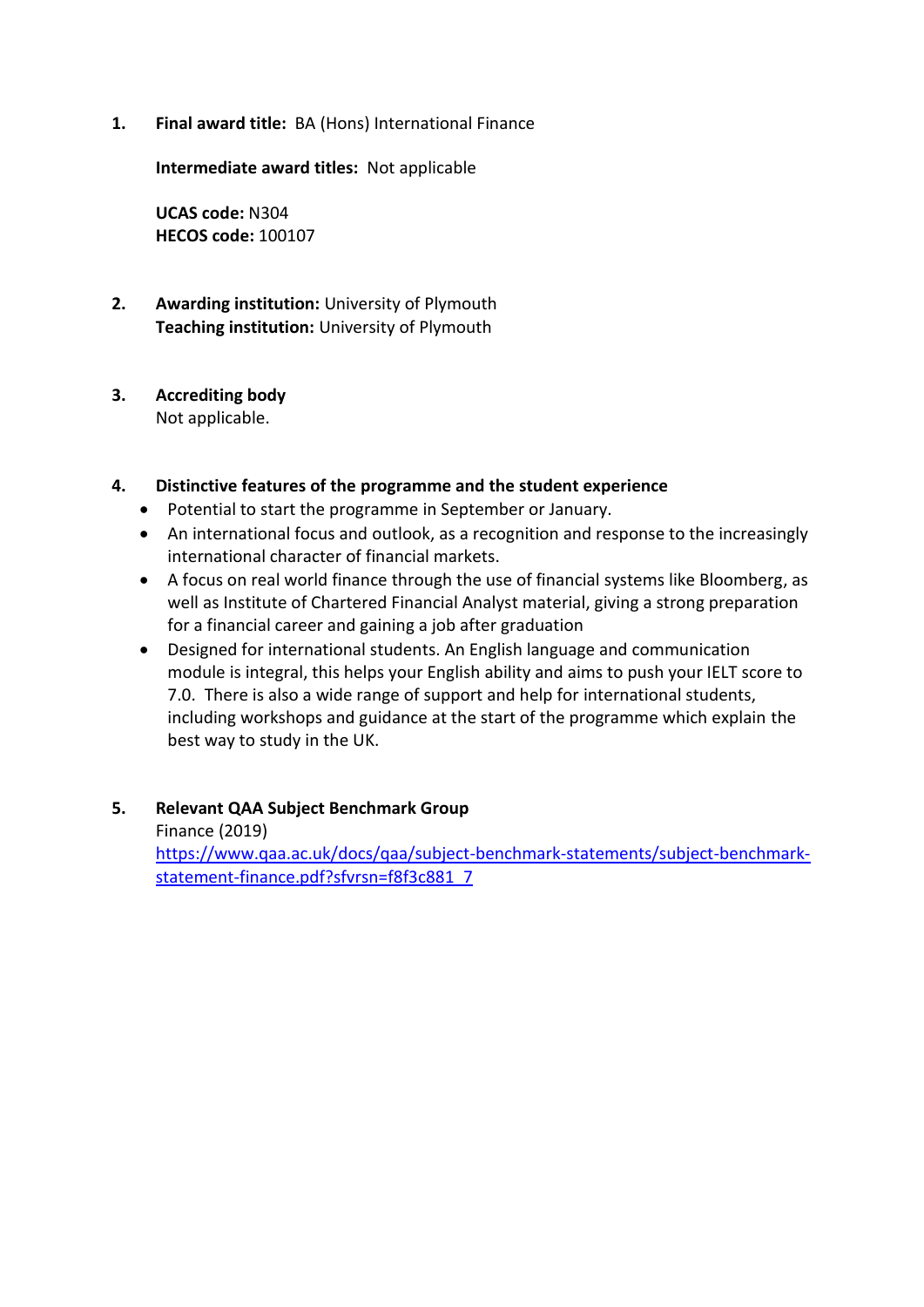## **6. Programme Structure**

#### **September Start**

| Semester 1                              | <b>Semester 2</b>                       |
|-----------------------------------------|-----------------------------------------|
| ACF6004 / Financial Modelling           | ACF6007 / International Finance and     |
| (20 credits)                            | Investments                             |
|                                         | (40 credits)                            |
| ACF6002 / Investment Management         |                                         |
| (20 credits)                            |                                         |
|                                         |                                         |
| ELC317 / Professional Communication for | ACF6006 / Credit Management: Theory and |
| <b>International Finance</b>            | Practice                                |
| (20 credits)                            | (20 credits)                            |
| <b>OR</b>                               |                                         |
| ECN6006 / International Trade and       |                                         |
| <b>International Finance</b>            |                                         |

**DEAS300 / Academic Skills for International Direct Entry Final Year Students** (zero credit) \*

#### **January Start**

| Term 1                                  | Term <sub>2</sub>                       |  |  |  |  |  |  |  |  |
|-----------------------------------------|-----------------------------------------|--|--|--|--|--|--|--|--|
| (Semester 2 21/22)                      | (Semester 1 22/23)                      |  |  |  |  |  |  |  |  |
| ACF6007 / International Finance and     | ACF6004 / Financial Modelling           |  |  |  |  |  |  |  |  |
| Investments                             | (20 credits)                            |  |  |  |  |  |  |  |  |
| (40 credits)                            |                                         |  |  |  |  |  |  |  |  |
|                                         | ACF6002 / Investment Management         |  |  |  |  |  |  |  |  |
|                                         | (20 credits)                            |  |  |  |  |  |  |  |  |
|                                         |                                         |  |  |  |  |  |  |  |  |
| ACF6006 / Credit Management: Theory and | ELC317 / Professional Communication for |  |  |  |  |  |  |  |  |
| Practice                                | <b>International Finance</b>            |  |  |  |  |  |  |  |  |
| (20 credits)                            | (20 credits)                            |  |  |  |  |  |  |  |  |
|                                         | <b>OR</b>                               |  |  |  |  |  |  |  |  |
|                                         | ECN6006 / International Trade and       |  |  |  |  |  |  |  |  |
|                                         | <b>International Finance</b>            |  |  |  |  |  |  |  |  |
|                                         |                                         |  |  |  |  |  |  |  |  |

**DEAS300J / Academic Skills for International Direct Entry Final Year Students** (zero credit) \*

**\* DEAS300 / Academic Skills for International Direct Entry Final Year Students** (zero credit): The English Language Centre (ELC) provides in-sessional study skills provision (currently called 'English for Specific Academic Purposes') to second and third year international direct entrants who complete UoP ELC pre-sessional summer schools which are longer than two weeks. However this provision is not available to those students who attend the 2-week pre-sessional summer school or are not required to attend a summer school. DEAS300 aims to fill this gap in study skills provision for final year direct entry international students.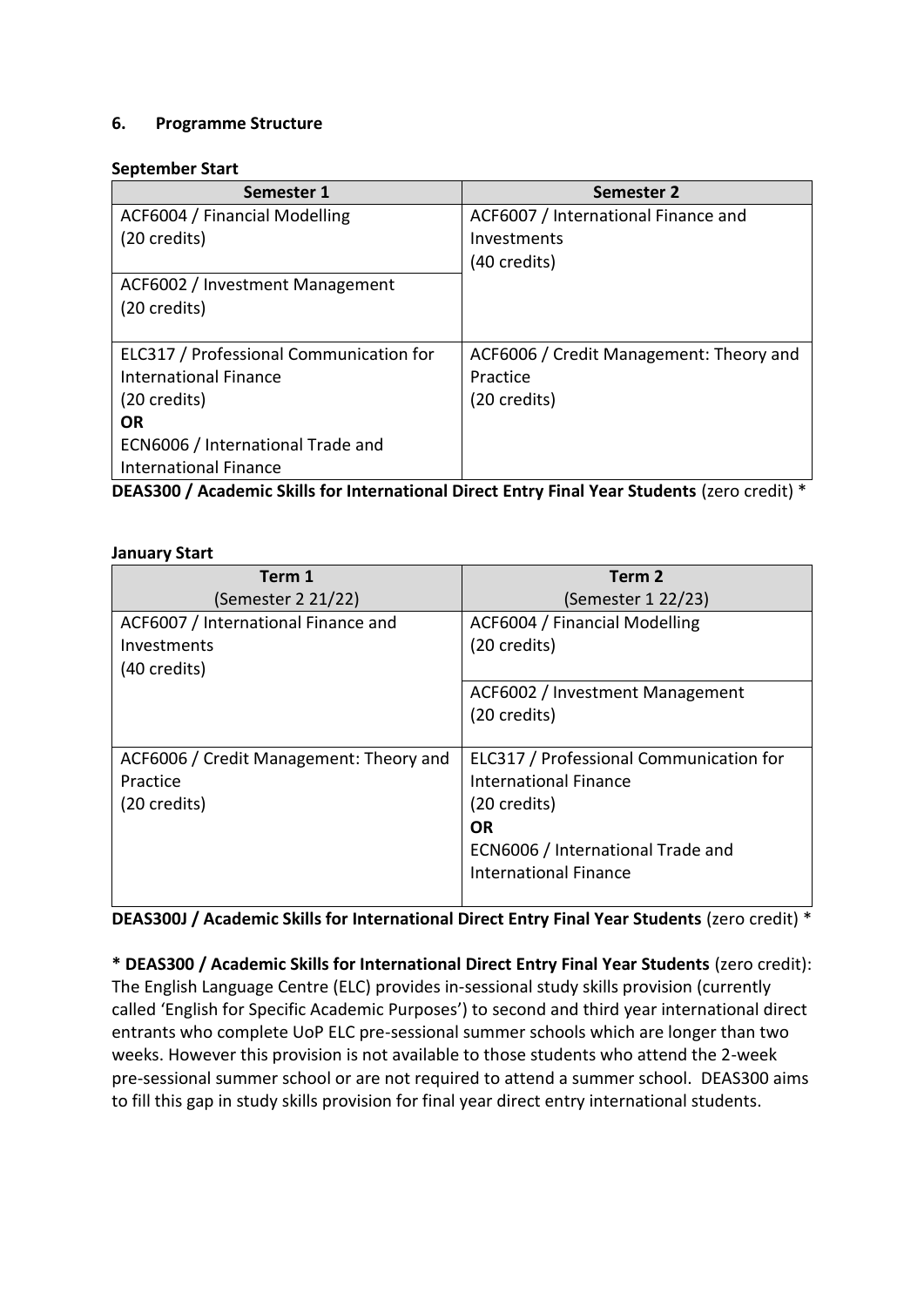# **7. Programme Aims**

The programme aims to produce graduates with:

- an appreciation of the international nature of finance by undertaking specific international modules;
- transferable employability skills including the use of workplace financial software and products;
- an understanding of the real-world constraints and competitive pressures faced by investment managers and finance professionals around the world;
- an analytical perspective, developed by academic study of modern finance theory, using quantitative techniques.

## **8. Programme Intended Learning Outcomes**

## **8.1. Knowledge and understanding**

On successful completion graduates should have developed knowledge of:

- 1. international business and finance;
- 2. the impact of risk and uncertainty in financial and investment management;
- 3. key financial theories and concepts.

#### **8.2. Cognitive and intellectual skills**

On successful completion graduates should have developed the skills to:

- 1. critically appraise and compare competing theories and ideas;
- 2. reflect upon and evaluate own actions and self-development;
- 3. undertake an enquiry into an area of finance.

#### **8.3. Key and transferable skills**

On successful completion graduates should have developed the ability to:

- 1. analyse data using quantitative techniques;
- 2. use financial software to obtain and analyse financial data;
- 3. test financial ideas and theories using empirical data.

#### **8.4. Employment related skills**

On successful completion graduates should have developed the ability to:

- 1. use and manipulate financial software and data;
- 2. present a cogent argument;
- 3. work effectively in a team.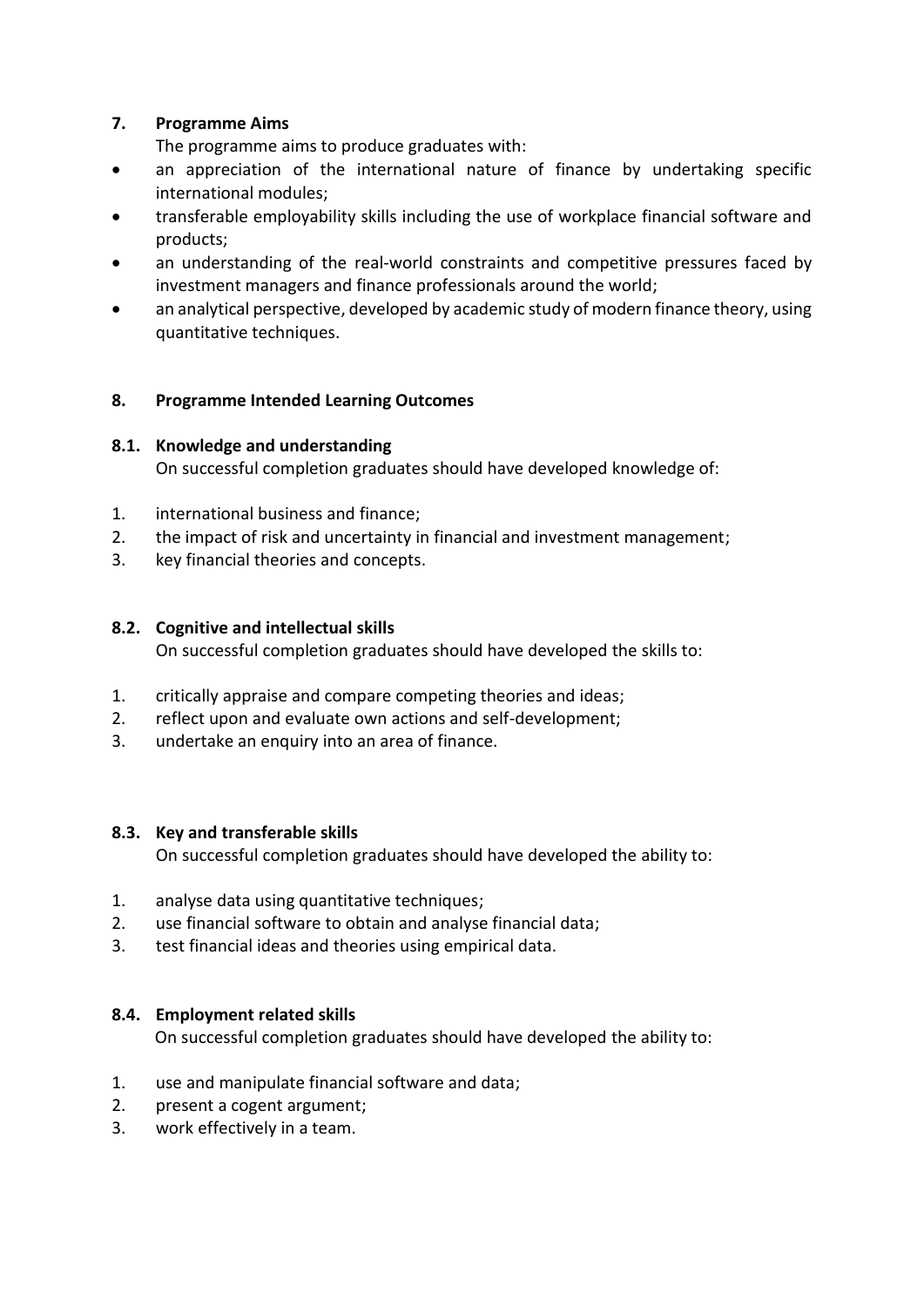## **8.5. Practical skills**

On successful completion graduates should have developed skills in:

- 1. time management and self-development;
- 2. the use of a range of software;
- 3. the evaluation of alternative arguments and theories.

### **9. Admissions Criteria, including APCL, APEL and Disability Service arrangements**

| Entry Requirements: BA (Hons) International Finance (Top-up) |                                                                                                                                                                                                           |  |  |  |  |  |  |  |  |
|--------------------------------------------------------------|-----------------------------------------------------------------------------------------------------------------------------------------------------------------------------------------------------------|--|--|--|--|--|--|--|--|
| International student                                        | IELTS score 6.0 overall, with a minimum of 5.5 in listening,<br>reading, speaking and writing. A score of 5.0 or 5.5 will require<br>attendance and satisfactory completion of a pre-sessional<br>course. |  |  |  |  |  |  |  |  |
| <b>Scottish Qualifications</b><br>Authority                  | HND in a business/accounting/finance related subject,<br>minimum of BBB.                                                                                                                                  |  |  |  |  |  |  |  |  |
| <b>UK University</b>                                         | Foundation degree in business/accounting/finance.                                                                                                                                                         |  |  |  |  |  |  |  |  |
| <b>Partner University</b>                                    | See Section 10 below                                                                                                                                                                                      |  |  |  |  |  |  |  |  |

Other qualifications may be accepted for entry; information is provided on Programme Course pages specifying what these are the level at which they need to be achieved.

Disability Service arrangements are as per standard University practice. Applicants can access information at:

[https://www.plymouth.ac.uk/student-life/services/student-services/disability-and](https://www.plymouth.ac.uk/student-life/services/student-services/disability-and-dyslexia/applicants)[dyslexia/applicants](https://www.plymouth.ac.uk/student-life/services/student-services/disability-and-dyslexia/applicants)

#### **10. Progression routes/criteria for final and intermediate awards**

Completion of 2 years at another university who have course mapping and articulation with University of Plymouth, students achieving equivalent to UK 2.2.

#### **11. Non-standard regulations**

Not applicable.

#### **12. Transitional Arrangements**

Any repeating other students will be managed on a case by case basis as necessary for them to achieve their award.